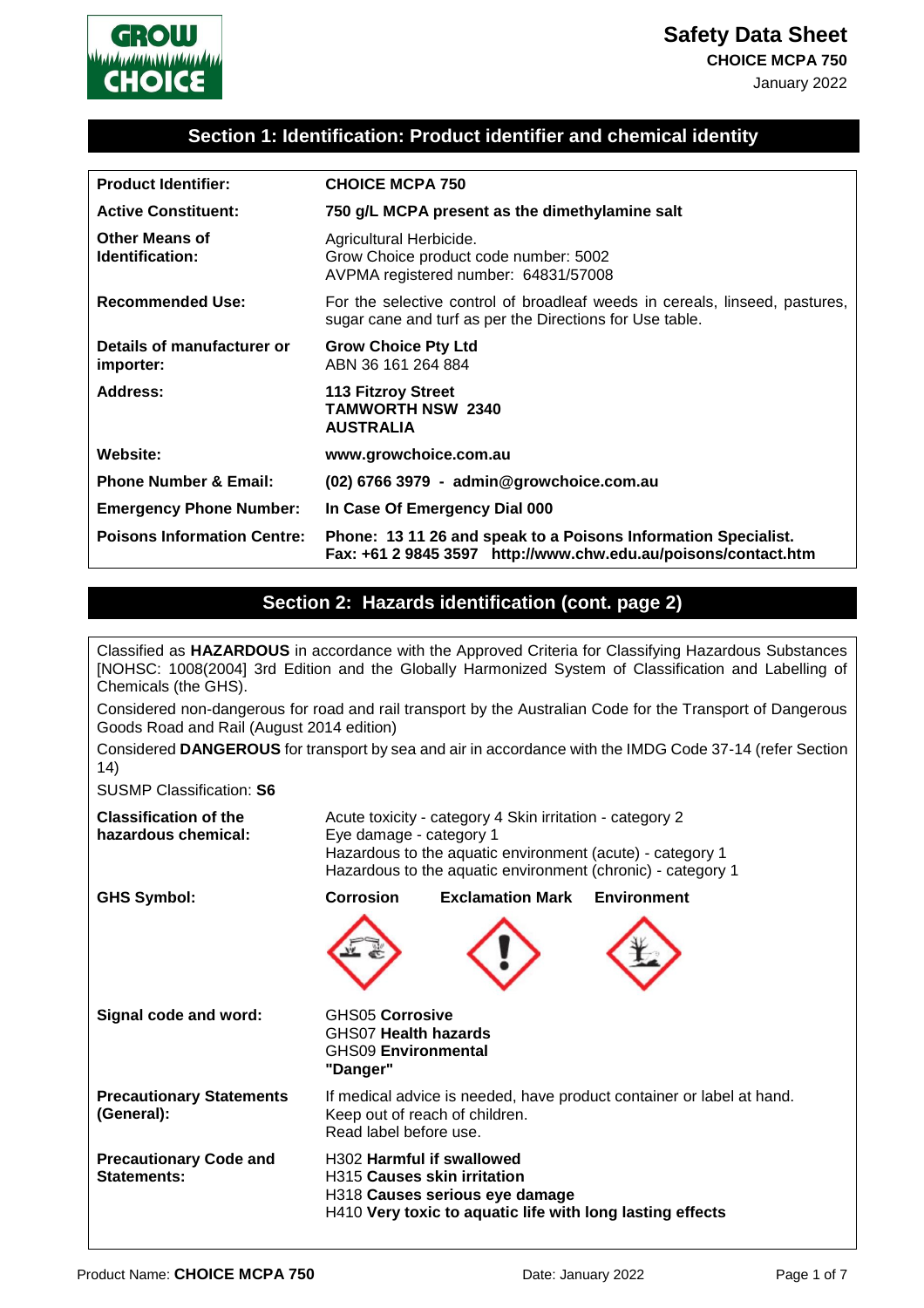| <b>Prevention Precautionary</b><br><b>Statement and Response:</b> | P264 Wash hands and any body part exposed to product thoroughly with<br>soap and water after handling.                                                                                                                            |
|-------------------------------------------------------------------|-----------------------------------------------------------------------------------------------------------------------------------------------------------------------------------------------------------------------------------|
|                                                                   | P270 Do not eat, drink or smoke when using this product.                                                                                                                                                                          |
|                                                                   | P280 Wear protective gloves. Refer Section 8                                                                                                                                                                                      |
|                                                                   | P301 + P312 IF SWALLOWED: Call a POISON CENTER or doctor/physician<br>if you feel unwell.                                                                                                                                         |
|                                                                   | Rinse mouth.<br>P330                                                                                                                                                                                                              |
|                                                                   | P321 Specific treatment - Refer to Section 4                                                                                                                                                                                      |
|                                                                   | P332 + P313 If skin irritation occurs: Get medical advice/attention.                                                                                                                                                              |
|                                                                   | P362 Take off contaminated clothing and wash before reuse.                                                                                                                                                                        |
|                                                                   | P305 + P351 + P338 IF IN EYES: Rinse cautiously with water for several<br>minutes. Remove contact lenses, if present and easy to do. Continue<br>rinsing.                                                                         |
|                                                                   | P310 Immediately call a POISON CENTER or doctor/physician.                                                                                                                                                                        |
| Storage:                                                          | No storage specified. Refer to Section 7                                                                                                                                                                                          |
| Disposal:                                                         | Dispose of contents: DO NOT dispose of undiluted chemicals on<br>P501<br>site. If there is a need to dispose of the product, approach local authorities<br>who hold periodic collections of unwanted chemicals. Refer Section 13. |
| <b>Other Information:</b>                                         | Poisons Schedule S6                                                                                                                                                                                                               |

# **Section 3: Composition and information on ingredients**

| Chemical ingredients: CAS number and other unique identifiers: Concentration of ingredients |                 |                   |
|---------------------------------------------------------------------------------------------|-----------------|-------------------|
| <b>Component</b>                                                                            | <b>CAS No</b>   | <b>Proportion</b> |
| MCPA present as dimethylamine salt                                                          | 94-74-6         | 750 g/L           |
| Other ingredients determined not to be<br>hazardous                                         | (non-hazardous) | <b>Balance</b>    |

# **Section 4: First aid measures**

**In Case Of Emergency Dial 000 and/or Poisons Information Centre: Phone: 13 11 26 and speak to a Poisons Information Specialist. Take this SDS and or DFU/Label with you or when calling the Poisons Information Centre.**

| <b>General Advice:</b> | Those who offer First Aid should pay attention to self-protection and use<br>the recommended protective clothing (chemical resistant gloves, splash<br>protection). If potential for exposure exists refer to Section8 for specific<br>personal protective equipment.                                                                                                                                                                                  |
|------------------------|--------------------------------------------------------------------------------------------------------------------------------------------------------------------------------------------------------------------------------------------------------------------------------------------------------------------------------------------------------------------------------------------------------------------------------------------------------|
| Summary:               | Harmful if absorbed by skin contact, inhaled or swallowed. Will irritate the<br>eyes and skin. DO NOT inhale vapour. Repeated exposure may cause<br>allergic disorders. When opening the container and preparing the spray<br>wear PPE refer to Section 8. After use and before eating, drinking or<br>smoking, wash hands, arms and face thoroughly with soap and water.<br>After each day's use, wash gloves, face shield and contaminated clothing. |
| Swallow:               | If swallowed do NOT induce vomiting; seek medical advice immediately<br>and show container, label and this document. Make every effort to prevent<br>vomit from entering the lungs by careful placement of the patient. Rinse<br>mouth thoroughly with water.                                                                                                                                                                                          |
| Eye:                   | If product gets in eyes, hold eyelids open and wash with copious amounts<br>of water for at least 15 minutes. Seek medical attention.                                                                                                                                                                                                                                                                                                                  |
| Skin:                  | Remove contaminated clothing and wash affected areas thoroughly with<br>soap and water. Launder clothing before reuse.                                                                                                                                                                                                                                                                                                                                 |
| Inhaled:               | Move affected person to fresh air and keep at rest until recovered.                                                                                                                                                                                                                                                                                                                                                                                    |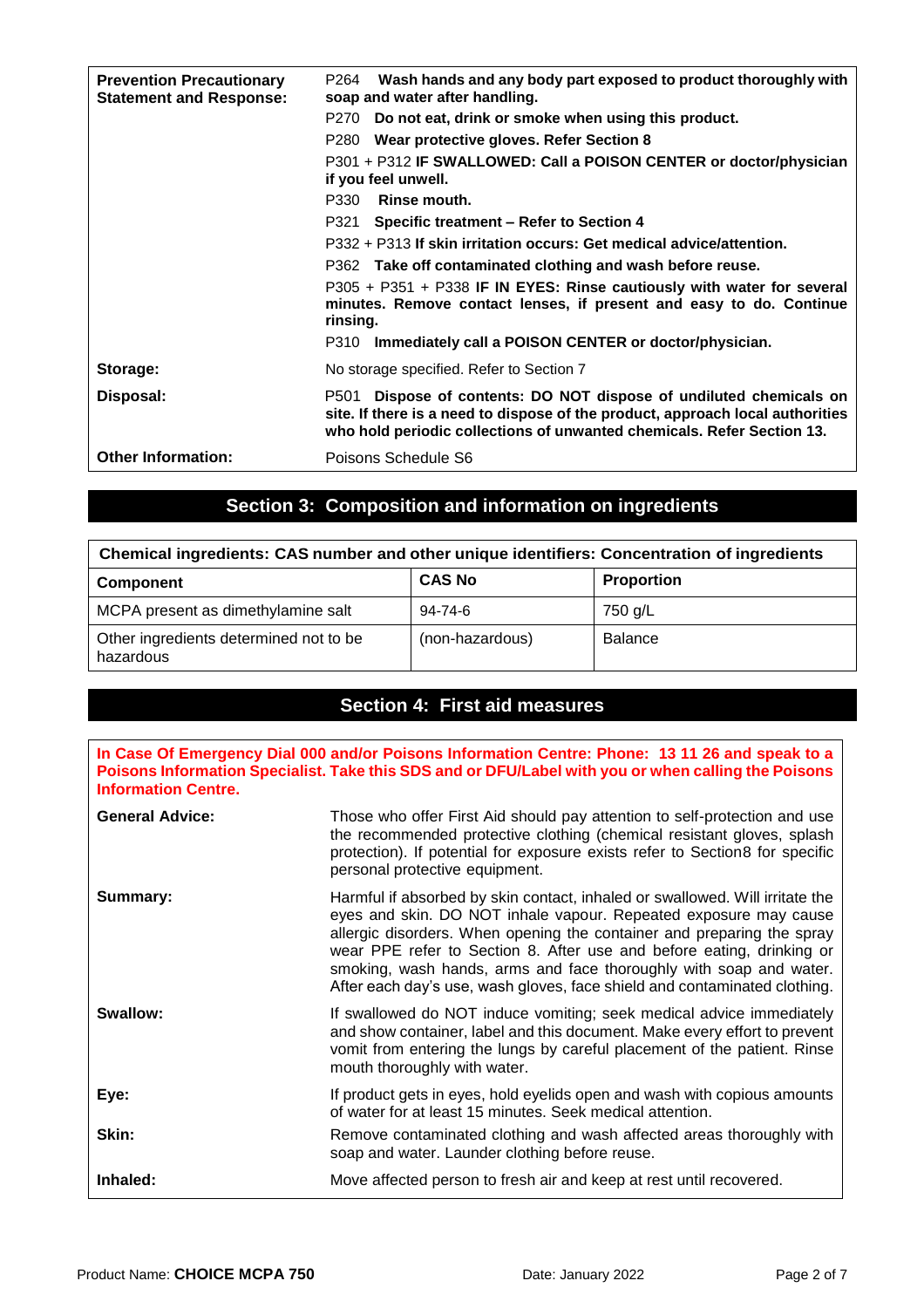# **Section 5: Fire fighting measures**

| <b>Suitable Extinguishing</b><br>Equipment:                                         | Not combustible. Use extinguishing media suited to burning materials.                                                                                                                                                                                                                                                                                                                                                                          |                                                                                                                                                                                                                                                                                 |
|-------------------------------------------------------------------------------------|------------------------------------------------------------------------------------------------------------------------------------------------------------------------------------------------------------------------------------------------------------------------------------------------------------------------------------------------------------------------------------------------------------------------------------------------|---------------------------------------------------------------------------------------------------------------------------------------------------------------------------------------------------------------------------------------------------------------------------------|
| Specific hazards from<br>arising from the chemical:                                 | Hazchem Code:                                                                                                                                                                                                                                                                                                                                                                                                                                  | Non-combustible. If involved in a fire, it will toxic irritating gases and fumes.<br>None Allocated.<br>Emergency Action: If exposed to fire, keep container cool by spraying with<br>water fog. Other Information: Prevent fire water from<br>entering drains or water bodies. |
| <b>Special Protective</b><br><b>Equipment and Precautions</b><br>for Fire Fighters: | Fire fighters should wear Safe Work Australia approved self-contained<br>breathing apparatus (AS/NZS 1715/1716) and full protective gear. Keep<br>unnecessary people away. If it can be done safely, remove intact containers<br>from the fire. Bund area with sand or earth to prevent contamination of drains<br>or waterways. Dispose of extinguishing agent and spillage safely later.<br>Contamination of water bodies should be avoided. |                                                                                                                                                                                                                                                                                 |

### **Section 6: Accidental release measures**

| Personal precautions,<br>protective equipment and<br>emergency procedures: | In case of spillage it is important to take all steps necessary to:<br>Instruct and ensure all bystanders to keep away from and upwind of spill/leak.<br>Avoid eye and skin contact;<br>Do not breath fumes;<br>Avoid contamination of waterways;<br>Ensure adequate ventilation. Refer to Section 8 for Personal Protection<br>Equipment (PPE). |
|----------------------------------------------------------------------------|--------------------------------------------------------------------------------------------------------------------------------------------------------------------------------------------------------------------------------------------------------------------------------------------------------------------------------------------------|
| <b>Environmental precautions:</b>                                          | Avoid contamination of waterways.                                                                                                                                                                                                                                                                                                                |
| <b>Methods for containment</b><br>and cleaning up:                         | Reposition any leaking containers so as to minimise leakage.<br>Dam and absorb spill with an absorbent material (e.g. sand or soil).<br>Shovel the absorbed spill into drums.<br>Collect in a suitable, closed container to dispose and clean the spilled area<br>with water.                                                                    |

# **Section 7: Handling and storage**

| <b>Precautions for safe</b><br>handling:                     | Safe work practices are recommended.<br>Avoid contact with eyes and skin.<br>When opening the container and preparing spray wear appropriate PPE<br>(refer Section 8).<br>Do not spray under high wind conditions.<br><b>Hygiene measures:</b><br>When using products, do not eat, drink or smoke.<br>Contaminated work clothing should not be allowed out of the workplace.<br>Wash hands thoroughly with soap and water after use and before eating,<br>drinking, smoking/using tobacco, chewing gum, using the toilet or applying<br>cosmetics.<br>After each day's use, wash gloves, face shield or goggles and contaminated<br>clothing. |
|--------------------------------------------------------------|-----------------------------------------------------------------------------------------------------------------------------------------------------------------------------------------------------------------------------------------------------------------------------------------------------------------------------------------------------------------------------------------------------------------------------------------------------------------------------------------------------------------------------------------------------------------------------------------------------------------------------------------------|
|                                                              | Avoid contact with eyes and skin.                                                                                                                                                                                                                                                                                                                                                                                                                                                                                                                                                                                                             |
| Conditions for safe storage,<br>including incompatibilities: | Keep out of reach of children, unauthorised persons and animals.<br>Store in tightly sealed original containers in a dry secure place away from<br>fertilizers, feed and food.<br>Store out of direct sunlight and extreme temperature.<br>Always read the label and any attached leaflet before use.                                                                                                                                                                                                                                                                                                                                         |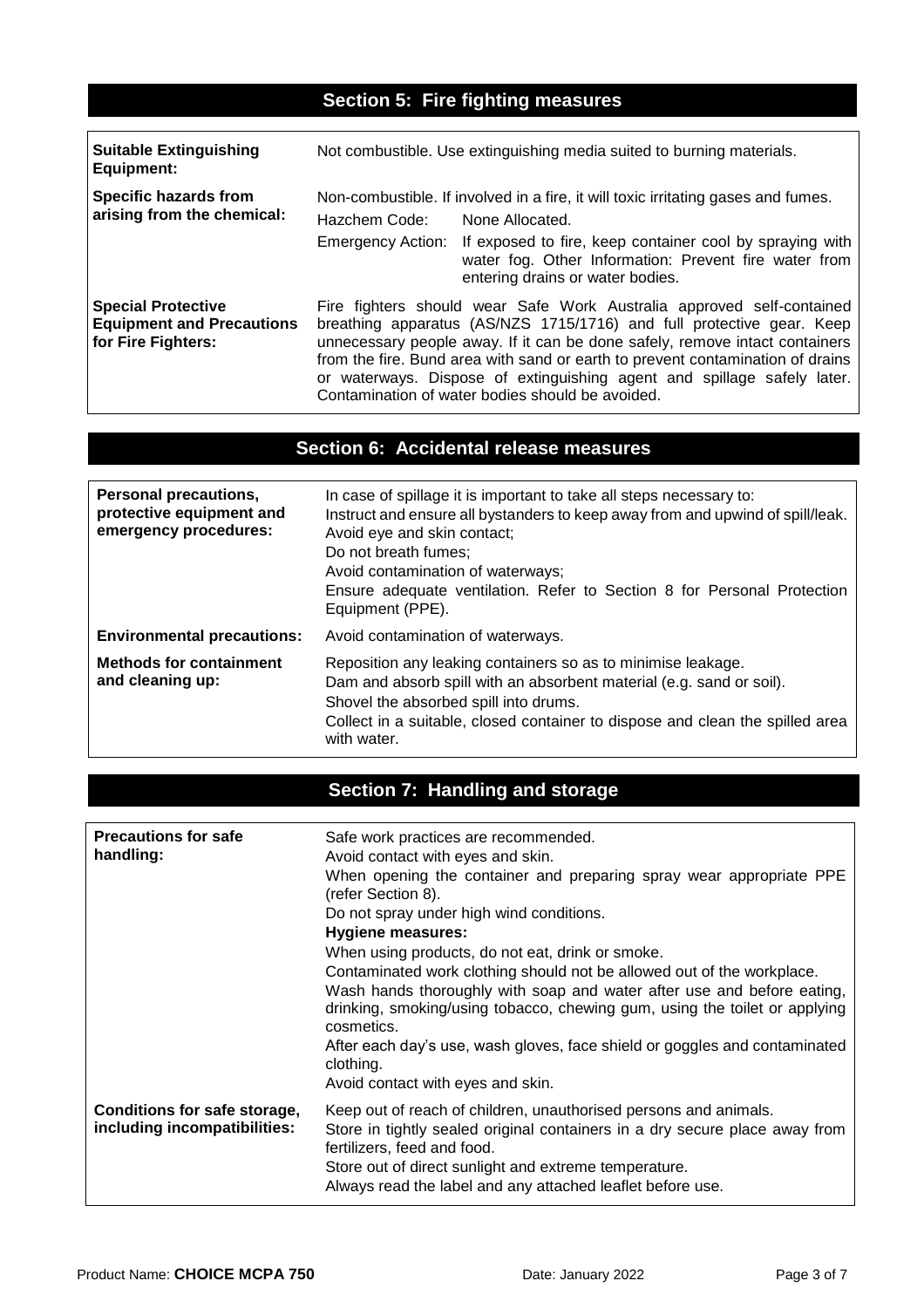# **Section 8: Exposure controls and personal protection**

| Control parameters -<br>exposure standards,<br>biological monitoring: | Control process conditions to avoid contact. Use in a well-ventilated area<br>only. Use local exhaust ventilation to keep exposure levels below the<br>exposure limits above.                                                                                                                                                                                                                                                                                                                                                                                                                                                                                                                                                                                                                                                                                                                                                                                                                                                                                                                                                                                                                       |
|-----------------------------------------------------------------------|-----------------------------------------------------------------------------------------------------------------------------------------------------------------------------------------------------------------------------------------------------------------------------------------------------------------------------------------------------------------------------------------------------------------------------------------------------------------------------------------------------------------------------------------------------------------------------------------------------------------------------------------------------------------------------------------------------------------------------------------------------------------------------------------------------------------------------------------------------------------------------------------------------------------------------------------------------------------------------------------------------------------------------------------------------------------------------------------------------------------------------------------------------------------------------------------------------|
| <b>Appropriate engineering</b><br>controls:                           | Handle in well ventilated areas, generally natural ventilation is adequate.                                                                                                                                                                                                                                                                                                                                                                                                                                                                                                                                                                                                                                                                                                                                                                                                                                                                                                                                                                                                                                                                                                                         |
| <b>Personal protective</b><br>equipment (PPE):                        | When opening the container, preparing the spray and using the prepared<br>spray, wear cotton overalls buttoned to the neck and wrist and a washable<br>hat, elbow length PVC chemical resistant and face shield or goggles.<br>Face and Eye Protection: Face shield or goggles.<br>Clothing: Cotton overalls buttoned to the neck and wrist (or equivalent<br>clothing) and a washable hat.<br>Gloves: Elbow-length chemical resistant PVC gloves.<br>Respiratory: If airborne concentrations are likely to exceed the exposure<br>standards above or if exposed to dust, an AS/NZS 1715/1716 approved<br>respirator should be worn.<br>Recommended to use Australian and New Zealand Standard PPE:<br>Overalls:<br>AS 3765, Clothing for protection against Hazardous chemicals<br>AS/NZS 2161, Industrial safety gloves and mittens (not<br>Gloves:<br>electrical and medical gloves)<br>Goggles and face shield: AS/NZS 1337, Eye protectors for industrial<br>applications.<br>AS/NZS 2210, Occupational protective footwear<br>Footwear:<br>Respirators: AS/NZS 1715 Selection, Use and Maintenance of Respiratory<br><b>Protective Devices</b><br>AS/NZS 1716, Respiratory Protective Devices |
| <b>Requirements concerning</b><br>special training:                   | Check State and/or Territory regulations that require people who use<br>pesticides in their job or business to have adequate training in the application<br>of the materials.                                                                                                                                                                                                                                                                                                                                                                                                                                                                                                                                                                                                                                                                                                                                                                                                                                                                                                                                                                                                                       |

# **Section 9: Physical and chemical properties**

| <b>Appearance:</b>                | Clear, red-brown liquid                           | <b>Boiling Point:</b>    | Approx 100°C (estimated)                                     |
|-----------------------------------|---------------------------------------------------|--------------------------|--------------------------------------------------------------|
| Odour:                            | Ammonia like odour                                | pH:                      | No specific data available                                   |
| Flash Point:                      | Not flammable                                     | <b>Evaporation Rate:</b> | No specific data available                                   |
| Vapour Density:                   | Less than 1                                       | Solubility in water:     | Soluble                                                      |
| Vapour Pressure:                  | As for water                                      | Auto ignition temp:      | Not applicable - does not burn                               |
| Co-eff Oil/water<br>distribution: | 0.71 at pH 7 (MCPA acid) (log<br>P octanol/water) | <b>Melting Point:</b>    | No specific data available.<br>Liquid at normal temperatures |
| Flammability:                     | Not flammable                                     |                          |                                                              |

# **Section 10: Stability and reactivity**

| <b>Reactivity:</b>                                             | Avoid contact of the concentrate with strong alkalis and acids. Polymerisation<br>is unlikely.                                                                                                                                                                                                    |
|----------------------------------------------------------------|---------------------------------------------------------------------------------------------------------------------------------------------------------------------------------------------------------------------------------------------------------------------------------------------------|
| <b>Chemical Stability:</b>                                     | Product is considered stable in ambient conditions for a period of at least<br>2 years after manufacture.                                                                                                                                                                                         |
| <b>Conditions to avoid:</b>                                    | Keep away from strong acids and oxidizing agents.                                                                                                                                                                                                                                                 |
| Incompatible materials and<br>possible hazardous<br>reactions: | Reaction with acids can cause the concentrate or spray mix to precipitate<br>solid MCPA, causing deactivation of the product and blockage of spray<br>nozzles. The addition of a strong alkali such as caustic soda will cause the<br>release of dimethylamine vapour, which is moderately toxic. |
| <b>Hazardous Decomposition</b><br><b>Products:</b>             | If heated until evaporation of water, the residual material can emit toxic and<br>noxious fumes. Will not polymerise.                                                                                                                                                                             |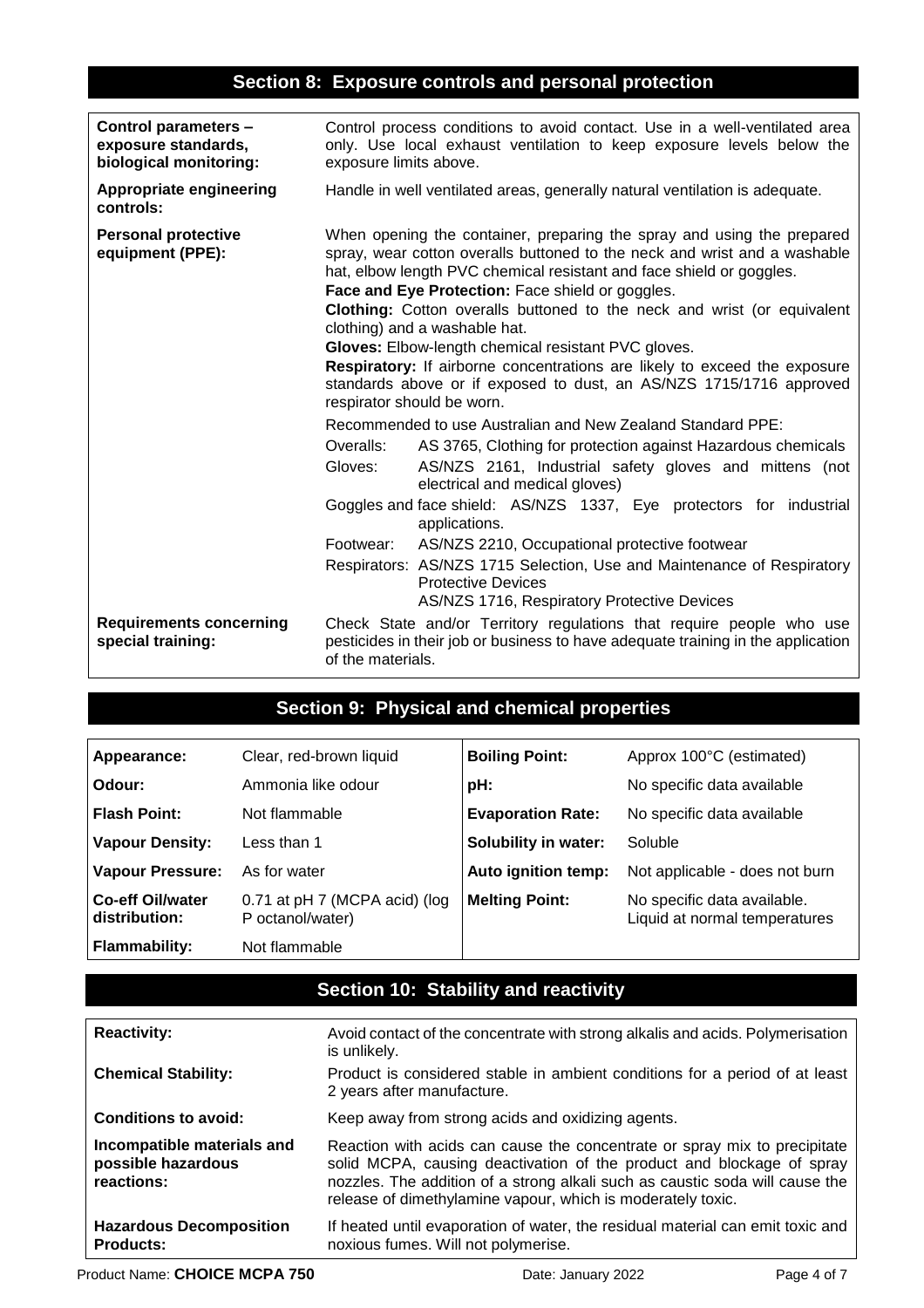#### **Information on routes of exposure and symptoms related to exposure**

| <b>Acute toxicity:</b>       | MCPA acid is harmful via ingestion, with reported oral LD50 values for the<br>technical product in rats ranging from 700 mg/kg to 1160 mg/kg and ranging<br>in mice from 550 to 800 mg/kg. It is harmful via the dermal route as well, with<br>reported dermal LD50 values ranging from $> 1000$ mg/kg in rats to $> 4000$<br>mg/kg in rabbits.                                                                                                                                                                                                                                                                                                                                                                                                                                                                                                                                                                                                                                                                                                                                |
|------------------------------|--------------------------------------------------------------------------------------------------------------------------------------------------------------------------------------------------------------------------------------------------------------------------------------------------------------------------------------------------------------------------------------------------------------------------------------------------------------------------------------------------------------------------------------------------------------------------------------------------------------------------------------------------------------------------------------------------------------------------------------------------------------------------------------------------------------------------------------------------------------------------------------------------------------------------------------------------------------------------------------------------------------------------------------------------------------------------------|
| <b>Chronic toxicity:</b>     | Dietary levels of approximately 50 mg/kg/day and 125 mg/kg/day over<br>7 months caused reduced feeding rates and retarded growth rates in rats.<br>White blood cell counts and ratios were not affected, but some reductions in<br>red blood cell counts and haemoglobin did appear to be associated with<br>exposure to MCPA at oral dose levels of approximately 20 mg/kg/day. In the<br>same study, oral doses of approximately 5 mg/kg/day caused increased<br>relative kidney weights, and oral doses of approximately 20 mg/kg/day<br>caused increased relative liver weights. Another study in rats showed no<br>effects on kidney or liver weights over an unspecified period at oral doses of<br>60 mg/kg/day, but oral doses of 150 mg/kg/day did cause reversible<br>increases in these weights over a course of 3 months. Very high dermal<br>doses of 500 mg/kg/day caused reduced body weight, and even higher<br>dermal doses of 1000 and 2000 mg/kg/day resulted in increased mortality<br>and observable changes in liver, kidney, spleen, and thymus tissue. |
| <b>Reproductive effects:</b> | A two-generation rat study at doses of up to 15 mg/kg/day affected<br>reproductive function. It is unlikely that humans will experience these effects<br>under normal exposure conditions.                                                                                                                                                                                                                                                                                                                                                                                                                                                                                                                                                                                                                                                                                                                                                                                                                                                                                     |
| <b>Teratogenic effects:</b>  | Offspring of pregnant rats fed low to moderate doses of MCPA (20 to<br>125 mg/kg) on days 6 to 15 of gestation, had no birth defects. Teratogenic<br>effects in humans are unlikely at expected exposure levels.                                                                                                                                                                                                                                                                                                                                                                                                                                                                                                                                                                                                                                                                                                                                                                                                                                                               |
| <b>Mutagenic effects:</b>    | MCPA is reportedly weakly mutagenic to bone marrow and ovarian cells of<br>hamsters, but negative results were reported for other mutagenic tests. It<br>appears that the compound poses little or no mutagenic risk.                                                                                                                                                                                                                                                                                                                                                                                                                                                                                                                                                                                                                                                                                                                                                                                                                                                          |
| <b>Carcinogenic effects:</b> | All of the available evidence on MCPA indicates that the compound does not<br>cause cancer. Forestry and agricultural workers occupationally exposed to<br>MCPA in Sweden did not show increased cancer incidence.                                                                                                                                                                                                                                                                                                                                                                                                                                                                                                                                                                                                                                                                                                                                                                                                                                                             |
| Organ toxicity:              | Target organs identified in animal studies include the liver, kidneys, spleen<br>and thymus. Farm worker exposure has resulted in reversible anaemia,<br>muscular weakness, digestive problems, and slight liver damage.                                                                                                                                                                                                                                                                                                                                                                                                                                                                                                                                                                                                                                                                                                                                                                                                                                                       |
| Fate in humans and animals:  | MCPA is rapidly absorbed and eliminated from mammalian systems. Rats<br>eliminated nearly all of a single oral dose within 24 hours, mostly though urine<br>with little or no metabolism. Humans excreted about half of a 5 mg dose in<br>the urine within a few days. No residues were found after day 5.                                                                                                                                                                                                                                                                                                                                                                                                                                                                                                                                                                                                                                                                                                                                                                     |

### **Section 12: Ecological information (cont. page 6)**

| Eco toxicity: | Moderate to high toxicity to aquatic organisms. LC50 (96 hr) for rainbow trout<br>and bluegill sunfish is 135 mg/L for dicamba. LC50 (96 hr) for rainbow trout<br>is 50 - 560 mg/L for MCPA. LC50 (96 hr) for bluegill sunfish is $>$ 135 mg/L for<br>MCPA. LC50 (48 hr) for daphnia is 110 mg/L for dicamba. LC50 (48 hr) for<br>daphnia is > 190 mg/L for MCPA. MCPA is practically nontoxic to freshwater<br>invertebrates, and estuarine and marine organisms. Nontoxic to bees.<br>Moderate toxicity to birds LD50 for bobwhite quail is 377 mg/kg for MCPA. |
|---------------|-------------------------------------------------------------------------------------------------------------------------------------------------------------------------------------------------------------------------------------------------------------------------------------------------------------------------------------------------------------------------------------------------------------------------------------------------------------------------------------------------------------------------------------------------------------------|
|               | Effects on birds: MCPA is moderately toxic to wildfowl; the LD50 of MCPA in<br>bobwhite quail is 377 mg/kg.                                                                                                                                                                                                                                                                                                                                                                                                                                                       |
|               | Effects on aquatic organisms: MCPA is only slightly toxic to freshwater fish,<br>with reported LC50 values ranging from 117 to 232 mg/L in rainbow trout.<br>MCPA is practically nontoxic to freshwater invertebrates, and estuarine and<br>marine organisms.                                                                                                                                                                                                                                                                                                     |
|               | Effects on other organisms: It is non-toxic to bees, with a reported oral LD of<br>104 $\mu$ g/bee.                                                                                                                                                                                                                                                                                                                                                                                                                                                               |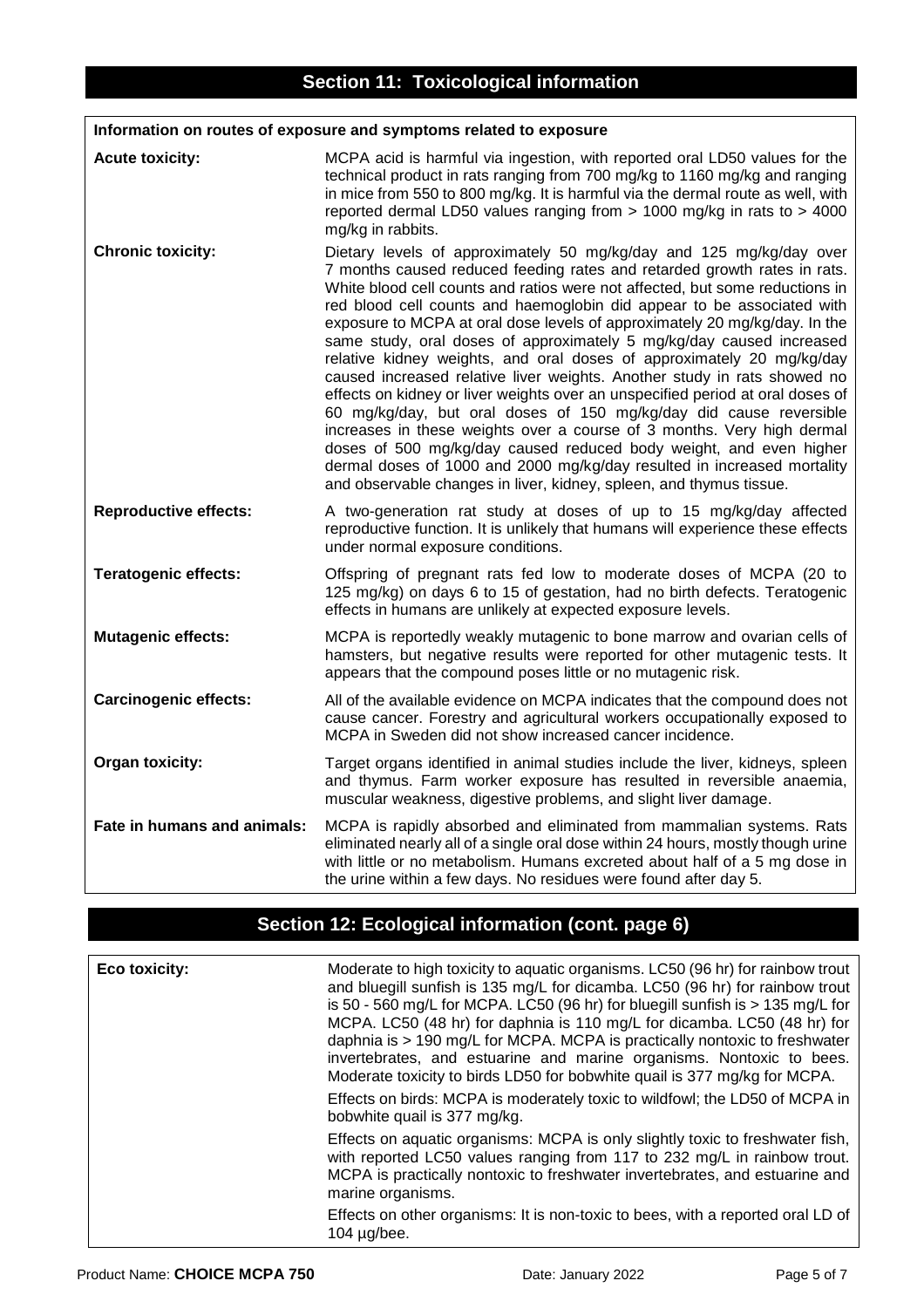| <b>Environmental fate:</b> | MCPA and its formulations are rapidly degraded by soil microorganisms and<br>it has low persistence, with a reported field half-life of 14 days to 1 month,<br>depending on soil moisture and soil organic matter. With less than 10%<br>organic matter in soil, MCPA is degraded in 1 day and, with greater than 10%<br>levels in soil, it takes 3 to 9 days to degrade. The half-life is 5 to 6 days in<br>slightly acidic to slightly alkaline soils. MCPA readily leaches in most soils,<br>but its mobility decreases with increasing organic matter. MCPA and its<br>formulations show little affinity for soil. It is relatively stable to light breakdown,<br>but can be rapidly broken down by microorganisms. In sterilized water, it<br>takes about 5 weeks for half of the compound to degrade due to the action of<br>sunlight. In rice paddy water, however, MCPA is almost totally degraded by<br>aquatic microorganisms in under 2 weeks. |
|----------------------------|-----------------------------------------------------------------------------------------------------------------------------------------------------------------------------------------------------------------------------------------------------------------------------------------------------------------------------------------------------------------------------------------------------------------------------------------------------------------------------------------------------------------------------------------------------------------------------------------------------------------------------------------------------------------------------------------------------------------------------------------------------------------------------------------------------------------------------------------------------------------------------------------------------------------------------------------------------------|
|                            | <b>Breakdown in soil and groundwater:</b> MCPA and its formulations are rapidly<br>degraded by soil microorganisms and it has low persistence, with a reported<br>field half-life of 14 days to 1 month, depending on soil moisture and soil<br>organic matter. MCPA and its formulations show little affinity for soil.                                                                                                                                                                                                                                                                                                                                                                                                                                                                                                                                                                                                                                  |
|                            | <b>Breakdown in water:</b> It is relatively stable to light breakdown, but can be<br>rapidly broken down by microorganisms. In rice paddy water, MCPA is almost<br>totally degraded by aquatic microorganisms in under 2 weeks.                                                                                                                                                                                                                                                                                                                                                                                                                                                                                                                                                                                                                                                                                                                           |
|                            | <b>Breakdown in vegetation:</b> MCPA is readily absorbed and translocated in<br>most plants. It is actively broken down in plants, the major metabolite being<br>2-methyl-4-chlorophenol.                                                                                                                                                                                                                                                                                                                                                                                                                                                                                                                                                                                                                                                                                                                                                                 |

| <b>Section 13: Disposal considerations</b> |                                                                                                                                                                                                                                                                                                                                                                                                                                                                                                                                                                                                                                                                                                                                                                                                                                                                                                                                                                                                                                                                                           |  |
|--------------------------------------------|-------------------------------------------------------------------------------------------------------------------------------------------------------------------------------------------------------------------------------------------------------------------------------------------------------------------------------------------------------------------------------------------------------------------------------------------------------------------------------------------------------------------------------------------------------------------------------------------------------------------------------------------------------------------------------------------------------------------------------------------------------------------------------------------------------------------------------------------------------------------------------------------------------------------------------------------------------------------------------------------------------------------------------------------------------------------------------------------|--|
|                                            |                                                                                                                                                                                                                                                                                                                                                                                                                                                                                                                                                                                                                                                                                                                                                                                                                                                                                                                                                                                                                                                                                           |  |
| <b>Product Disposal:</b>                   | On site disposal of the concentrated product is not acceptable. Ideally, the<br>product should be used for its intended purpose. If there is a need to dispose<br>of the product, approach local authorities who hold periodic collections of<br>unwanted chemicals (ChemClear®).                                                                                                                                                                                                                                                                                                                                                                                                                                                                                                                                                                                                                                                                                                                                                                                                         |  |
| <b>Container Disposal:</b>                 | Do not use this container for any other purpose. Triple rinse containers; add<br>rinsate to the spray tank, then offer the container for recycling/reconditioning,<br>or puncture top, sides and bottom and dispose of in landfill in accordance<br>with local regulations. drumMUSTER is the national program for the<br>collection and recycling of empty, cleaned, non-returnable crop production<br>and on-farm animal health chemical containers. If the label on your container<br>carries the drumMUSTER symbol, triple rinse the container, ring your local<br>Council, and offer the container for collection in the program. If recycling,<br>replace cap and return clean containers to recycler or designated collection<br>point. If not recycling, puncture or shred and bury containers in local authority<br>landfill. If no landfill is available, bury the containers below 500mm in a<br>disposal pit specifically marked and set up for this purpose clear of<br>waterways, desirable vegetation and tree roots. Empty containers and<br>product should not be burnt. |  |

# **Section 14: Transport information (cont page 7)**

| <b>General Transport</b><br>Information: |      | It is considered good practice not to transport agricultural chemical products<br>with food, food related materials and animal feed products.            |
|------------------------------------------|------|----------------------------------------------------------------------------------------------------------------------------------------------------------|
| Land:                                    |      | Considered non-dangerous for road and rail transport by the Australian Code<br>for the Transport of Dangerous Goods Road and Rail (August 2014 edition). |
| Sea and Air:                             |      | Considered DANGEROUS for transport by sea and air in accordance with<br>the IMDG Code 37-14.                                                             |
| <b>SEA (IMDG Code):</b>                  |      |                                                                                                                                                          |
| <b>UN Number:</b>                        | 3082 |                                                                                                                                                          |
| <b>Proper Shipping Name:</b>             |      | ENVIRONMENTALLY HAZARDOUS SUBSTANCE, LIQUID, N.O.S. (MCPA 75%)                                                                                           |
| DG Class:                                | 9    |                                                                                                                                                          |
| Packing Group:                           | Ш    |                                                                                                                                                          |
| Marine Pollutant:                        | Yes  |                                                                                                                                                          |